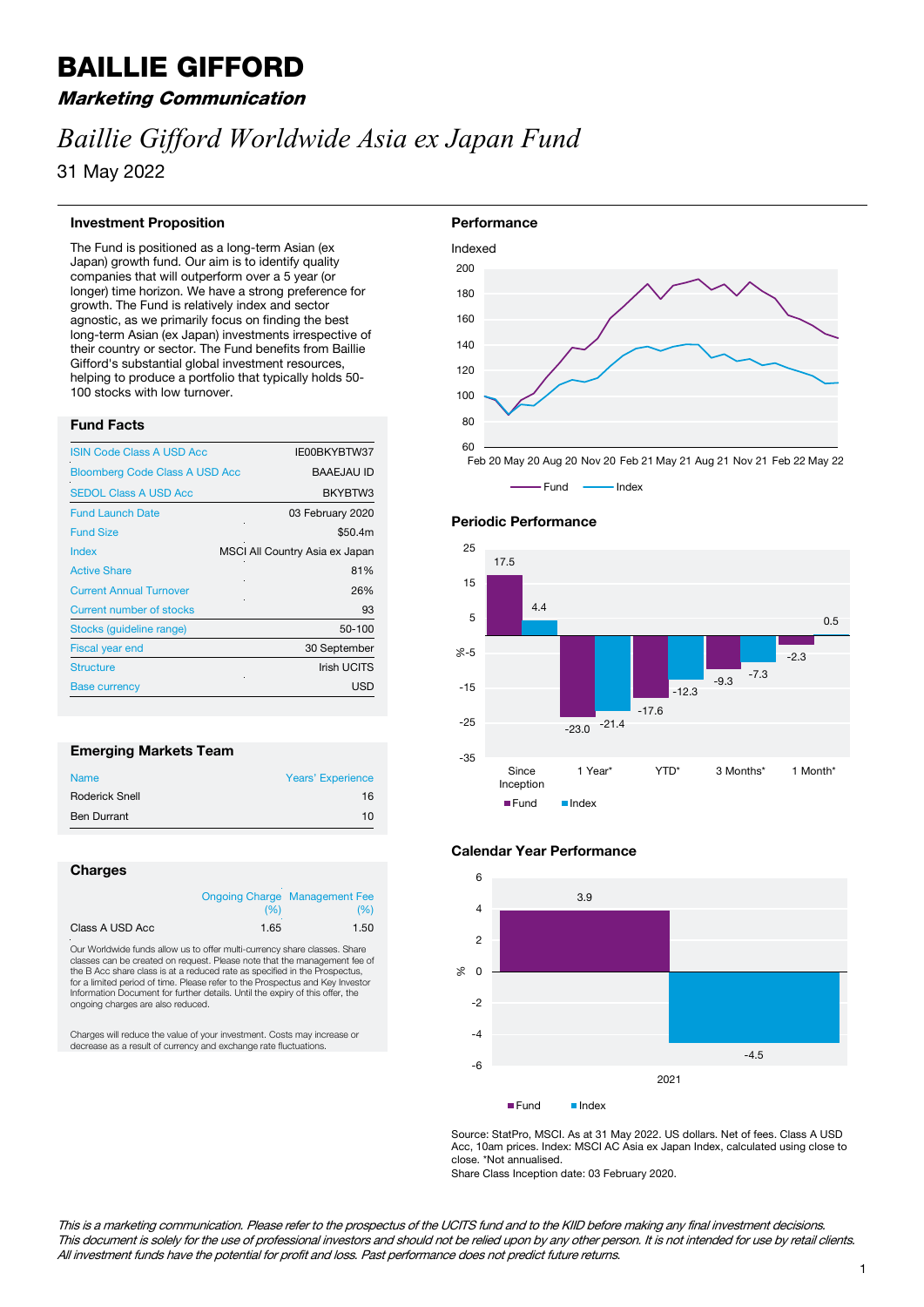## **Sector Exposure**



|                |                               | %    |
|----------------|-------------------------------|------|
| $\mathbf{1}$   | <b>Information Technology</b> | 20.6 |
| $\overline{2}$ | <b>Financials</b>             | 19.3 |
| 3              | <b>Materials</b>              | 18.3 |
| $\overline{4}$ | <b>Consumer Discretionary</b> | 16.5 |
| 5              | <b>Industrials</b>            | 7.9  |
| 6              | Energy                        | 6.1  |
| 7              | <b>Communication Services</b> | 5.3  |
| 8              | <b>Real Estate</b>            | 3.3  |
| 9              | <b>Health Care</b>            | 1.3  |
| 10             | <b>Consumer Staples</b>       | 0.1  |
|                | Cash                          | 1.4  |
|                |                               |      |

## **Top Ten Holdings**

|                | <b>Holdings</b>            | % of Total Assets |
|----------------|----------------------------|-------------------|
| $\mathbf{1}$   | <b>TSMC</b>                | 4.8               |
| $\overline{2}$ | Merdeka Copper Gold        | 4.3               |
| 3              | <b>Reliance Industries</b> | 4.0               |
| $\overline{4}$ | JD.com                     | 3.0               |
| 5              | <b>Samsung Electronics</b> | 2.7               |
| 6              | <b>Samsung SDI</b>         | 2.7               |
| $\overline{7}$ | <b>MMG Limited</b>         | 2.7               |
| 8              | Vedanta                    | 2.5               |
| 9              | <b>SEA Limited</b>         | 2.4               |
| 10             | <b>Mediatek</b>            | 2.2               |
|                |                            |                   |

## **Geographical Exposure**



|                |               | %    |
|----------------|---------------|------|
| 1              | China         | 32.2 |
| $\overline{2}$ | India         | 19.8 |
| 3              | South Korea   | 14.1 |
| $\overline{4}$ | Indonesia     | 11.5 |
| 5              | Taiwan        | 10.1 |
| 6              | Vietnam       | 6.9  |
|                | Singapore     | 2.4  |
| 8              | <b>Others</b> | 1.8  |
| 9              | Cash          | 1.4  |

By investing in the Fund you own shares in the Fund. You do not have ownership or control of the underlying assets such as the stocks and shares of the companies that make up the portfolio as these are owned by the Fund.

## **Discrete Performance**

|              |     | 31/03/17- 31/03/18- 31/03/19- 31/03/20- 31/03/21-<br>31/03/18 31/03/19 31/03/20 31/03/21 31/03/22 |     |       |         |
|--------------|-----|---------------------------------------------------------------------------------------------------|-----|-------|---------|
| Fund Net (%) | N/A | N/A                                                                                               | N/A | 106.2 | $-11.7$ |
| Index $(\%)$ | N/A | N/A                                                                                               | N/A | 57.8  | $-14.4$ |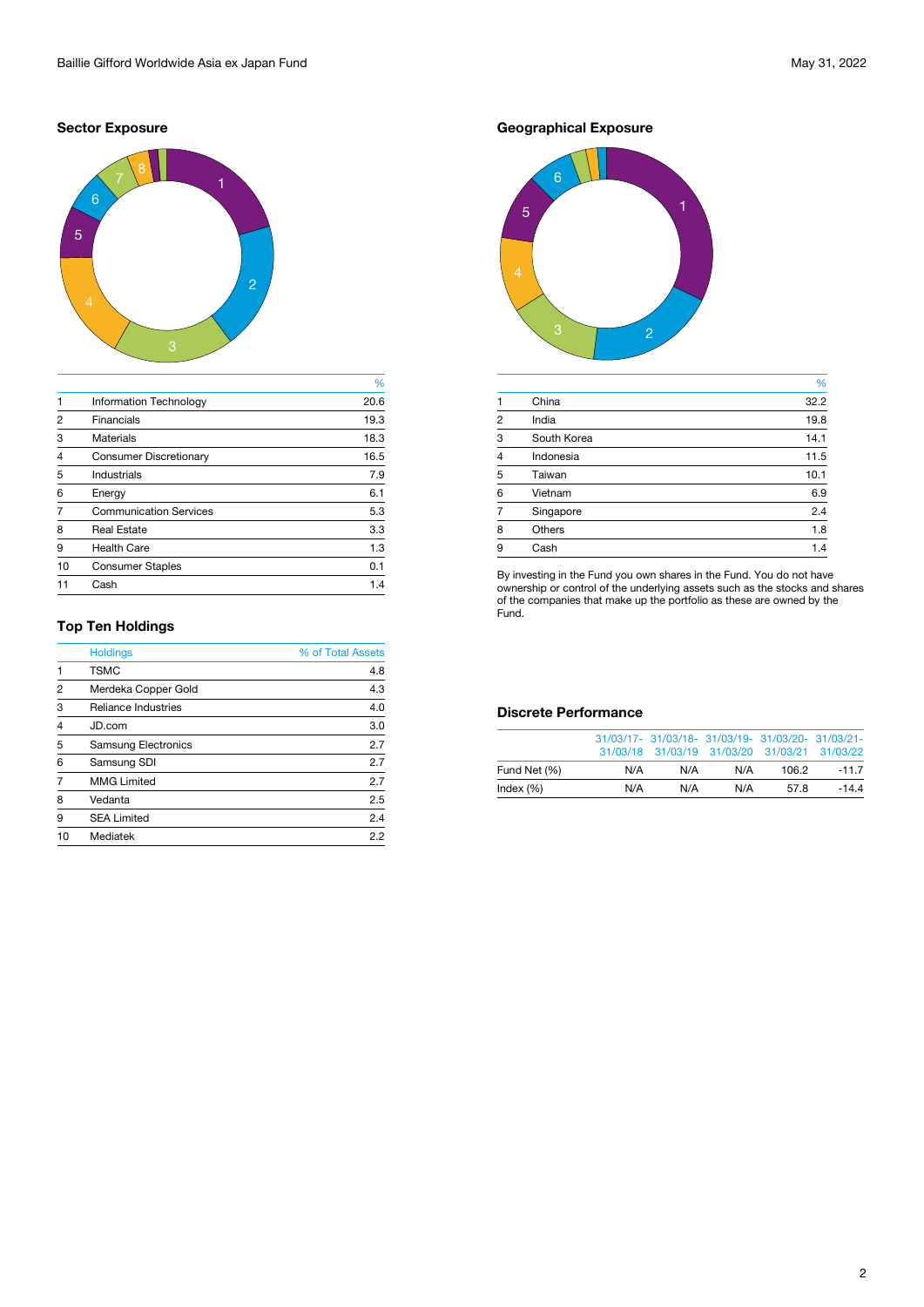The Fund is a sub-fund of Baillie Gifford Worldwide Funds PLC which is an established umbrella fund. Its Investment Manager and Distributor is Baillie Gifford Investment Management (Europe) Limited ("BGE"). This document does not provide you with all the facts that you need to make an informed decision about investing in the Fund. Further details of the risks associated with investing in the Fund can be found in the Key Investor Information Document (KIID), or the Prospectus. A Prospectus is available for Baillie Gifford Worldwide Funds plc (the Company) in English, French and German. Key Investor Information Documents (KIIDs) are available for each share class of each of the sub-funds of the Company and in one of the official languages of each of the EU Member States into which each sub-fund has been notified for marketing under the Directive 2009/65/EC (the UCITS Directive). These can be obtained from bailliegifford.com. In addition, a summary of investor rights is available from bailliegifford.com. The summary is available in English.

The sub-funds of the Company are currently notified for marketing into a number of EU Member States under the UCITS Directive. The Company can terminate such notifications for any share class and/or sub-fund of the Company at any time using the process contained in Article 93a of the UCITS Directive.

Nothing in the document should be construed as advice and it is therefore not a recommendation to buy or sell shares.

The ongoing charges figure is based on actual expenses for the latest financial period. Where the share class has been launched during the financial period and / or expenses during the period are not representative, an estimate of expenses may have been used instead. It may vary from year to year. It excludes the costs of buying and selling assets for the Fund although custodian transaction costs are included. Where a share class has not been seeded an estimate of expenses has been used.

This document contains information on investments which does not constitute independent research. Accordingly, it is not subject to the protections afforded to independent research and Baillie Gifford and its staff may have dealt in the investments concerned. It is classified as advertising in Switzerland under Art 68 of the Financial Services Act ("FinSA").

This document is issued by Baillie Gifford Overseas Limited ("BGO") which provides investment management and advisory services to non-UK clients. BGO is wholly owned by Baillie Gifford & Co. Both are authorised and regulated in the UK by the Financial Conduct Authority. BGO is registered with the SEC in the United States of America, and is licensed with the Financial Sector Conduct Authority in South Africa as a Financial Services Provider. The Fund is authorised in Ireland and regulated by the Central Bank of Ireland.

BGE provides investment management and advisory services to European (excluding UK) clients. It was incorporated in Ireland in May 2018. BGE is authorised by the Central Bank of Ireland as an AIFM under the AIFM Regulations and as a UCITS management company under the UCITS Regulation. BGE is also authorised in accordance with Regulation 7 of the AIFM Regulations, to provide management of portfolios of investments, including Individual Portfolio Management ('IPM') and Non-Core Services. BGE has been appointed as UCITS management company to the following UCITS umbrella company; Baillie Gifford Worldwide Funds plc. Through its MiFID passport, it has established Baillie Gifford Investment Management (Europe) Limited (Frankfurt Branch) to market its investment management and advisory services and distribute Baillie Gifford Worldwide Funds plc in Germany. Similarly, it has established Baillie Gifford Investment Management (Europe) Limited (Amsterdam Branch) to market its investment management and advisory services and distribute Baillie Gifford Worldwide Funds plc in The Netherlands. Baillie Gifford Investment Management (Europe) Limited also has a representative office in Zurich, Switzerland pursuant to Art. 58 of the Federal Act on Financial Institutions ("FinIA"). The representative office is authorised by the Swiss Financial Market Supervisory Authority (FINMA). The representative office does not constitute a branch and therefore does not have authority to commit Baillie Gifford Investment Management (Europe) Limited.

Baillie Gifford Asia (Hong Kong) Limited 柏基亞洲(香港)有限公司 ("BGA") holds a Type 1 and a Type 2 licence from the Securities and Futures Commission of Hong Kong to market and distribute Baillie Gifford's range of collective investment schemes to professional investors in Hong Kong. Baillie Gifford International LLC was formed in Delaware in 2005 and is registered with the SEC. It is the legal entity through which BGO provides client service and marketing functions in North America.

Baillie Gifford International LLC, BGE and BGA are a wholly owned subsidiaries of Baillie Gifford Overseas Limited. All information is sourced from Baillie Gifford & Co. All amounts in share class currency and as at the date of the document unless otherwise stated. All figures are rounded, so any totals may not sum.

Investment markets can go down as well as up and market conditions can change rapidly. The value of an investment in the Fund, and any income from it, can fall as well as rise and investors may not get back the amount invested.

The specific risks associated with the Fund include:

Custody of assets, particularly in emerging markets, involves a risk of loss if a custodian becomes insolvent or breaches duties of care.

The Fund invests in emerging markets where difficulties in trading could arise, resulting in a negative impact on the value of your investment. The Fund's investment in frontier markets may increase this risk.

The Fund's concentrated portfolio relative to similar funds may result in large movements in the share price in the short term.

The Fund has exposure to foreign currencies and changes in the rates of exchange will cause the value of any investment, and income from it, to fall as well as rise and you may not get back the amount invested.

The Fund's share price can be volatile due to movements in the prices of the underlying holdings and the basis on which the Fund is priced.

Further details of the risks associated with investing in the Fund can be found in the Key Investor Information Document (KIID), or the Prospectus. Copies of both the KIID and Prospectus are available at bailliegifford.com.

#### **Definitions**

Active Share - A measure of the Fund's overlap with the benchmark. An active share of 100 indicates no overlap with the benchmark and an active share of zero indicates a portfolio that tracks the benchmark.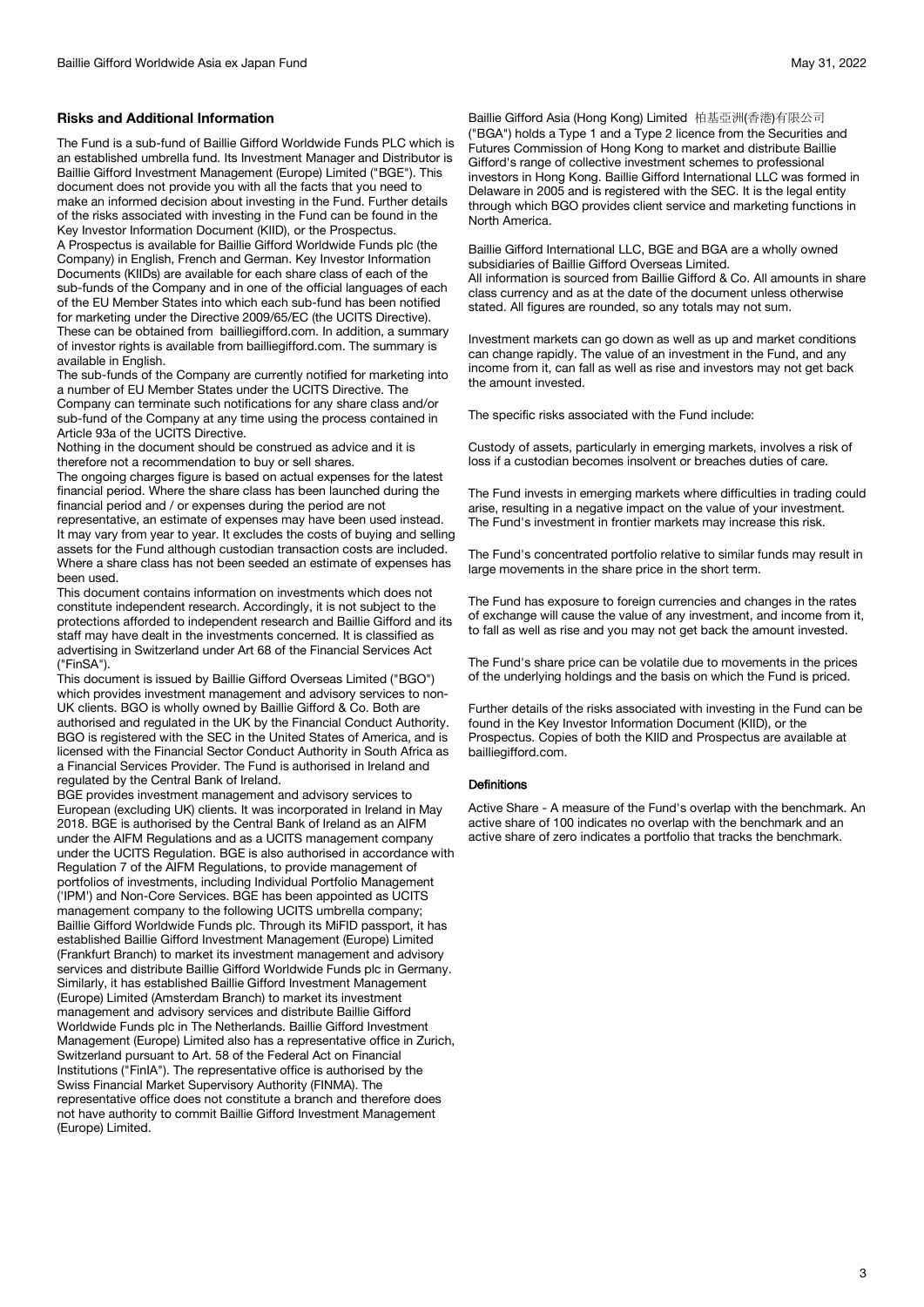To deal please contact your representative below or alternatively you can contact Brown Brothers Harriman direct by phone or post.

Tel Dublin: +353 1 241 7156 Tel Hong Kong: +852 3971 7156

Fax Dublin: +353 1 241 7157 Fax Hong Kong: +852 3971 7157

Address:

Brown Brothers Harriman Fund Administration Services (Ireland) Limited

30 Herbert Street, Dublin 2, D02 W329, Ireland Further information about the Fund can also be obtained from locally appointed agents, details of which are available from the country specific pages at bailliegifford.com.

### **Target Market**

This Fund is suitable for all investors seeking a Fund that aims to deliver capital growth over a long-term investment horizon. The investor should be prepared to bear losses. This Fund is compatible for mass market distribution. This Fund may not be suitable for investors who are concerned about short-term volatility and performance, seeking a regular source of income and investing for less than five years. This Fund does not offer capital protection.

### **Legal Notices**

Source: MSCI. MSCI makes no express or implied warranties or representations and shall have no liability whatsoever with respect to any MSCI data contained herein. The MSCI data may not be further redistributed or used as a basis for other indexes or any securities or financial products. This report is not approved, endorsed, reviewed or produced by MSCI. None of the MSCI data is intended to constitute investment advice or a recommendation to make (or refrain from making) any kind of investment decision and may not be relied on as such.

#### **Financial Intermediaries**

This document is suitable for use of financial intermediaries. Financial intermediaries are solely responsible for any further distribution and Baillie Gifford takes no responsibility for the reliance on this document by any other person who did not receive this document directly from Baillie Gifford.